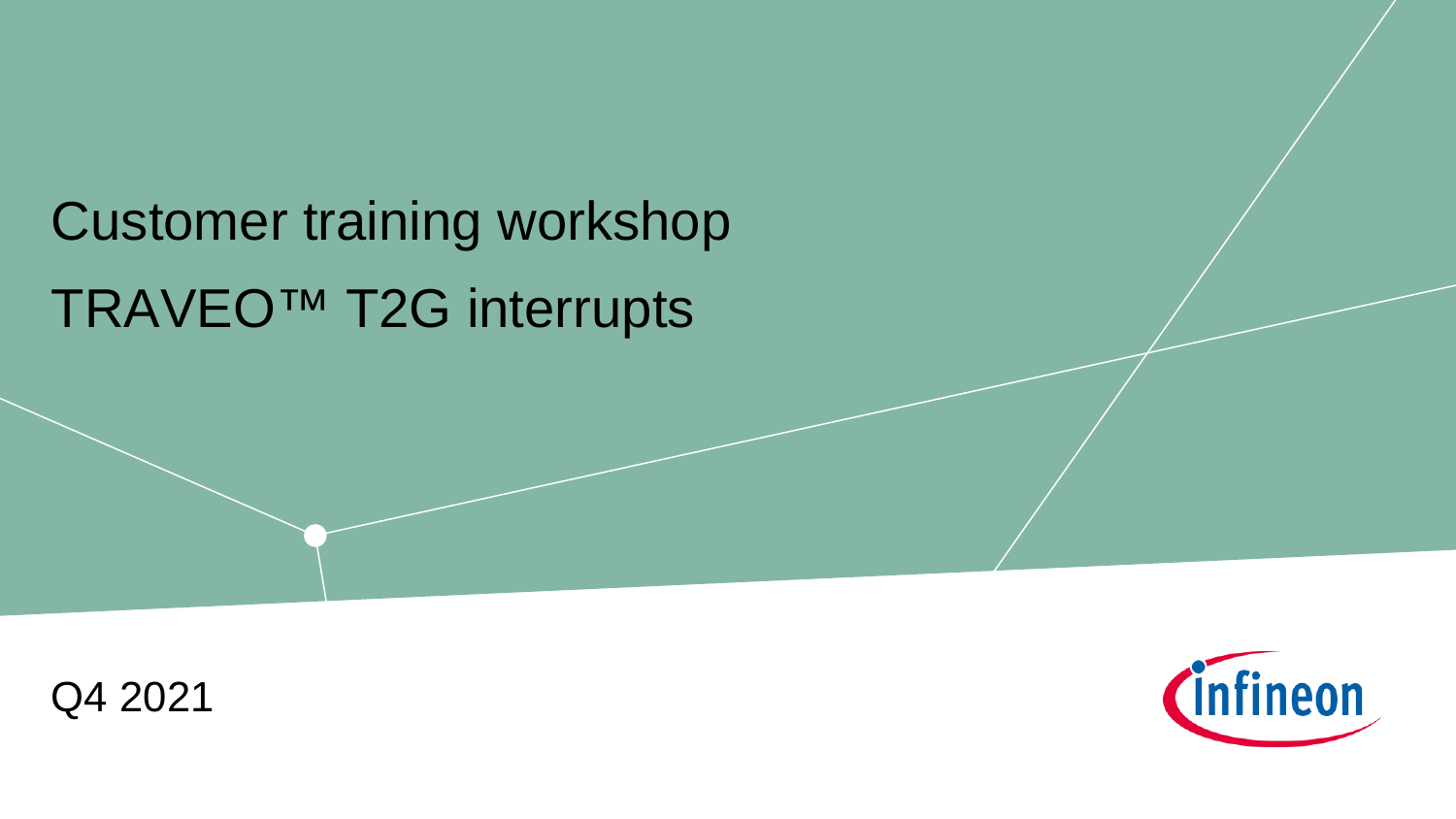

› Target product list for this training material:

| <b>Family category</b>                                   | Series            | <b>Code flash memory size</b> |
|----------------------------------------------------------|-------------------|-------------------------------|
| TRAVEO <sup>™</sup> T2G Automotive Body Controller Entry | CYT2B6            | Up to 576 KB                  |
| TRAVEO <sup>™</sup> T2G Automotive Body Controller Entry | CYT2B7            | Up to 1088 KB                 |
| TRAVEO <sup>™</sup> T2G Automotive Body Controller Entry | CYT2B9            | Up to 2112 KB                 |
| TRAVEO <sup>™</sup> T2G Automotive Body Controller Entry | CYT2BL            | Up to 4160 KB                 |
| TRAVEO <sup>™</sup> T2G Automotive Body Controller High  | CYT3BB/<br>CYT4BB | Up to 4160 KB                 |
| TRAVEO <sup>™</sup> T2G Automotive Body Controller High  | CYT4BF            | Up to 8384 KB                 |
| TRAVEO <sup>™</sup> T2G Automotive Cluster               | CYT2CL            | Up to 4160 KB                 |
| TRAVEO <sup>™</sup> T2G Automotive Cluster               | CYT3DL            | Up to 4160 KB                 |
| TRAVEO <sup>™</sup> T2G Automotive Cluster               | CYT4DN            | Up to 6336 KB                 |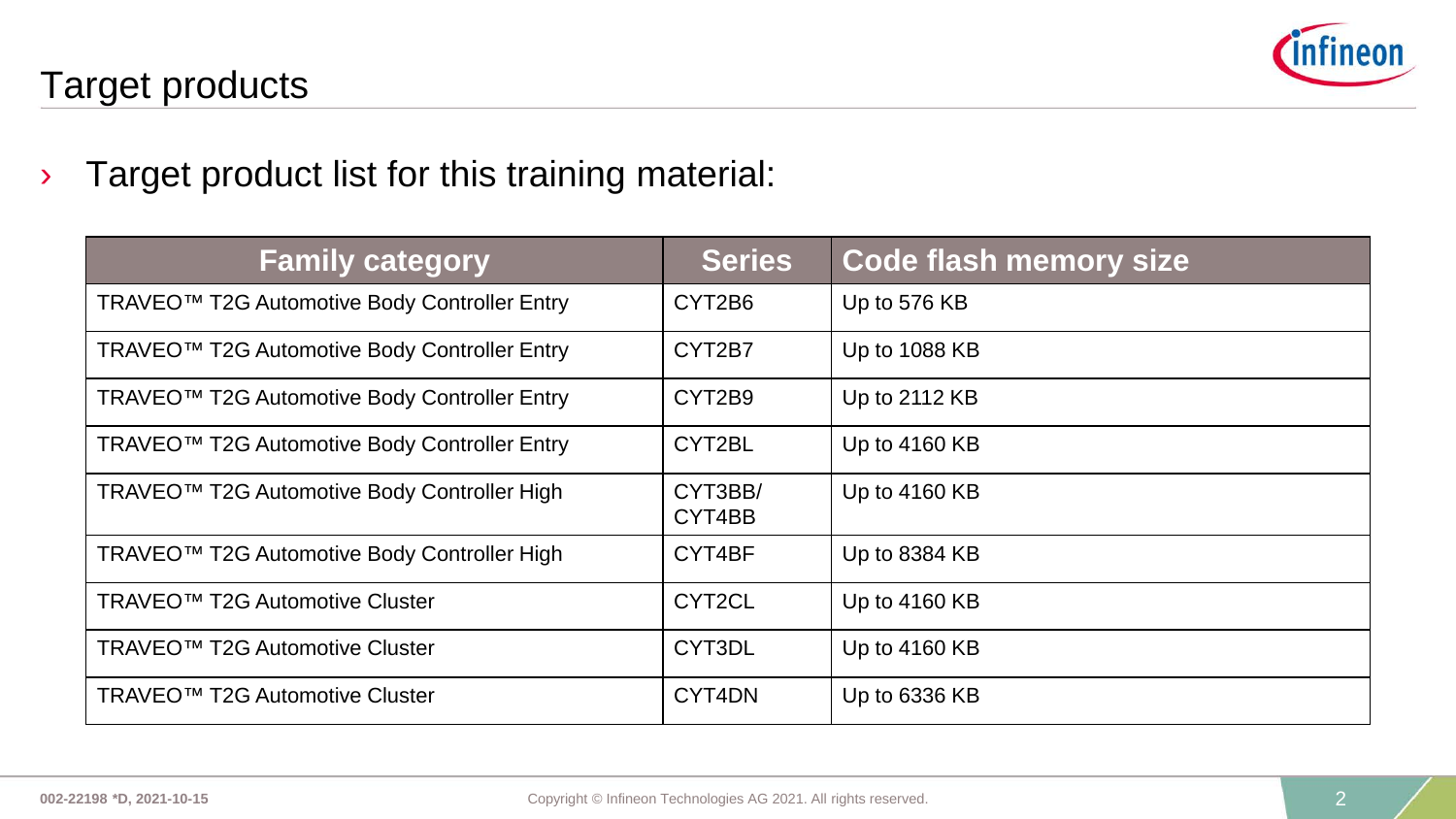

## Introduction to TRAVEO™ T2G Body Controller Entry

#### $\rightarrow$  The interrupt controller is in the CPUSS block **Hint Bar**  CPU Subsystem **Review TRM chapter 12 for**  CYT2BL **additional details** MXS40-HT SWJ/MTB/CTI SWJ/ETM/ITM/CTI CRYPTO eCT Flash ASIL-B SRAM0 SRAM1 Arm Cortex ROM 92 Channel P-DMA1<br>44 Chamel<br>P-DMA0 44 Channel M-DMA0 4 Channel AES, SHA, CRC, 4160 KB Code-flash + Arm Cortex M4 256 KB 256 KB TRNG, RSA,  $M<sub>0+</sub>$ 32 KB 128 KB Work-flash 160 MHz ECC 100 MHz 8 KB \$ 8 KB \$ System Resources FPU, **NVIC**, MPU SRAM Controller SRAM Controller Initiator/MMIO MUL, **NVIC**, MPU ROM Controller FLASH Controller **Power** イア イト ſì  $\hat{1}$ ſì ſì íì Ĵὶ - L ſř ĴС ┐ Sleep Control POR<sub>1</sub> BOD System Interconnect (Multi Layer AHB, IPC, MPU/SMPU) OVD LVD REF ſ PWRSYS-HT LDO Peripheral Interconnect (MMIO, PPU) **PCLK** DIESS SSOI<br>  $\left\{\begin{array}{c} P_{\text{CL}} \\ P_{\text{CL}} \end{array}\right\}$ Įţ ſÈ Ĵζ **Clock** ו ר ЭC ĴС Clock Control Prog. 2xILO WDT IMO ECO Analog TIMER, CTR, QD, PWM FLL **CSV EVTGEN**<br>Event Generator **BX CANFD<br>CAN-FD Interface** Event Generator SAR ADC 1xPLL **7x SCB**<br>I2C, SPI, UART CAN-FD Interface 83x TCPWM High-Speed I/O Matrix, Smart I/O, Boundary Scan High-Speed I/O Matrix, Smart I/O, Boundary Scan 1x Scan 1x Scan 1x Scan 1x Scan 1x Scan 1x Scan 1x Scan 1x Scan 1x Scan 1x Scan 1x Scan 1x Scan 1x Scan 1x Scan 1x Scan 1x Sc CXPI Interface I2C, SPI, UART 8x CANFD 4x CXPI<br><sup>XPI Interface</sup> 12x LIN (12-bit) EVTGEN LIN/UART 1024 bit eFUSE **Reset** Reset Control **OSS GPIO** XRES **Test** x3 TestMode Entry Digital DFT Analog DFT  $\frac{WCO}{C}$  64 ch RTC **Power Modes** Active/Sleep LowePowerActive/Sleep 5x Smart I/O Up to 148x GPIO\_STD, 4x GPIO\_ENH DeepSleep I/O Subsystem Hibernate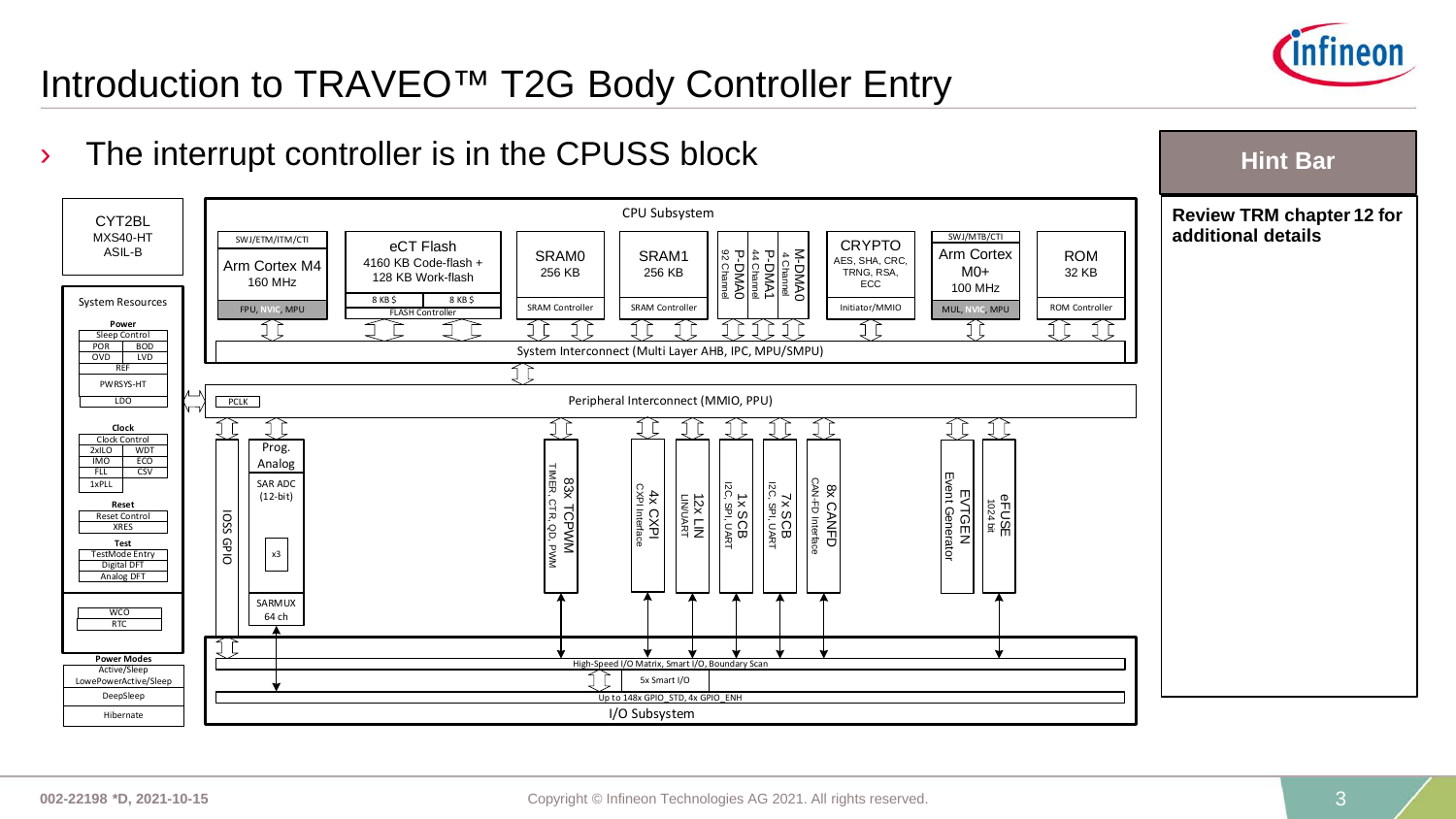

## Introduction to TRAVEO™ T2G Body Controller High

#### $\rightarrow$  The interrupt controller is in the CPUSS block **Hint Bar**  CPU Subsystem **ITCM** DTCM ITCM KB DTCM KB CYT4BF **Review TRM chapter 12 for**   $16 KB$ 16 KB MXS40-HT **additional details** SWJ/MTB/CTI SWJ/ETM/ITM/CTI eCT FLASH ASIL-B M-DMAO<br>8 Channel CRYPTO SRAM1 SRAM2 SRAM0 143 Channel Cortex M7 P-DMA1<br>65 Channel<br>P-DMA0 65 Channel M-DMA0 ROM 8 Channel 8384 KB Code flash AES,SHA,CRC, Cortex M0+ 256 KB 512 KB 256 KB 64 KB 350 MHz + 256 KB Work flash TRNG,RSA,ECC 100 MHz System Resources FPU<sup>D</sup>  $\overline{\phantom{a}}$ ╼ D\$ I\$  $\frac{160}{16 \text{ KB}}$  16 KB  $\frac{160}{16 \text{ KB}}$ (SP/DP) 16 KB 8 KB \$ SRAM SRAM SRAM **Power** Initiator/MMIO ROM Controller FLASH Controller Controller Controller Controller MUL, **NVIC**, MPU AHBP NVIC, MPU, AXI AHBS Sleep Control - T ſÌ イト íì ÍÌ 介 ſì ſÌ i ì  $\mathfrak{I}$ POR BOD OVP LVD System Interconnect (Multi Layer AXI/AHB, IPC, MPU/SMPU) REF ĴĴ PWRSYS-HT LDO  $PCLK$ Peripheral Interconnect (MMIO,PPU)  $\begin{array}{c} \n\hline\n\text{D} \text{H3} \text{S} \text{S} \text{O} \text{I} \quad \text{I} \quad \text{I} \quad \text{I} \quad \text{I} \quad \text{I} \quad \text{I} \quad \text{I} \quad \text{I} \quad \text{I} \quad \text{I} \quad \text{I} \quad \text{I} \quad \text{I} \quad \text{I} \quad \text{I} \quad \text{I} \quad \text{I} \quad \text{I} \quad \text{I} \quad \text{I} \quad \text{I} \quad \text{I} \quad \text{I} \quad \text{I} \quad \text{I} \$ ő٤ Serial Memory Interface (Hyperbus, Single SPI, **Clock** ĴÇ ſÌ Clock Control 1x SMIF<br>Memory Interface (Hyperbus, '<br>Dual SPI, Quad SPI, Octal S Dual SPI, Quad SPI, Octal SPI) Prog. 2x ETH<br>10/100/1000 Ethernet + 2xILO WDT 10/100/1000 Ethernet + AVB IMO ECO Analog CAN-FD Interace<br>
CAN-FD Interace<br>
10x SCB<br>
10x SCB<br>
20x LIN<br>
20x LIN<br>
20x LIN<br>
20x LIN<br>
20x LIN<br>
20x LIN<br>
20x LIN<br>
20x LIN<br>
20x LIN<br>
20x LIN<br>
20x LIN<br>
20x LIN<br>
20x LIN<br>
20x LIN<br>
20x LIN<br>
20x LIN<br>
20x LIN<br>
20x LIN<br>
20x LIN<br> SDHC<br>SDHC<br>OHOS **EVTGEN**<br>Event Generator SD/SDIO/eMMC CSV 3x AUDIOSS<br>I2S/TDM In/Out 1x SCB<br><sup>12C,SPI,UART,LIN</sup> 1x FLEXRAY<br><sup>FlexRay Interface</sup> Event Generator FLL SAR ADC I2S/TDM In/Out I2C,SPI,UART,LIN I2C,SPI,UART,LIN 3x AUDIOSS 1x FLEXRAY FlexRay Interface 4xPLL EVTGEN (12-bit) 20x LIN 10x SCB EFUSE LIN/UART -FD Interface **IOSS GPIO Reset** Reset Control XRES AVE  $\vert x3 \vert$ s, Single<br>SPI) **Test** TestMode Entry  $\frac{9}{5}$ Digital DFT SARMUX Analog DFT 96 ch WCO RTC High Speed I/O Matrix, Smart I/O, Boundary Scan 5x Smart IO **Power Modes** Active/Sleep Up to 196x GPIO\_STD, 4x GPIO\_ENH, 40xHSIO LowPowerActive/Sleep DeepSleep I/O Subsystem Hibernate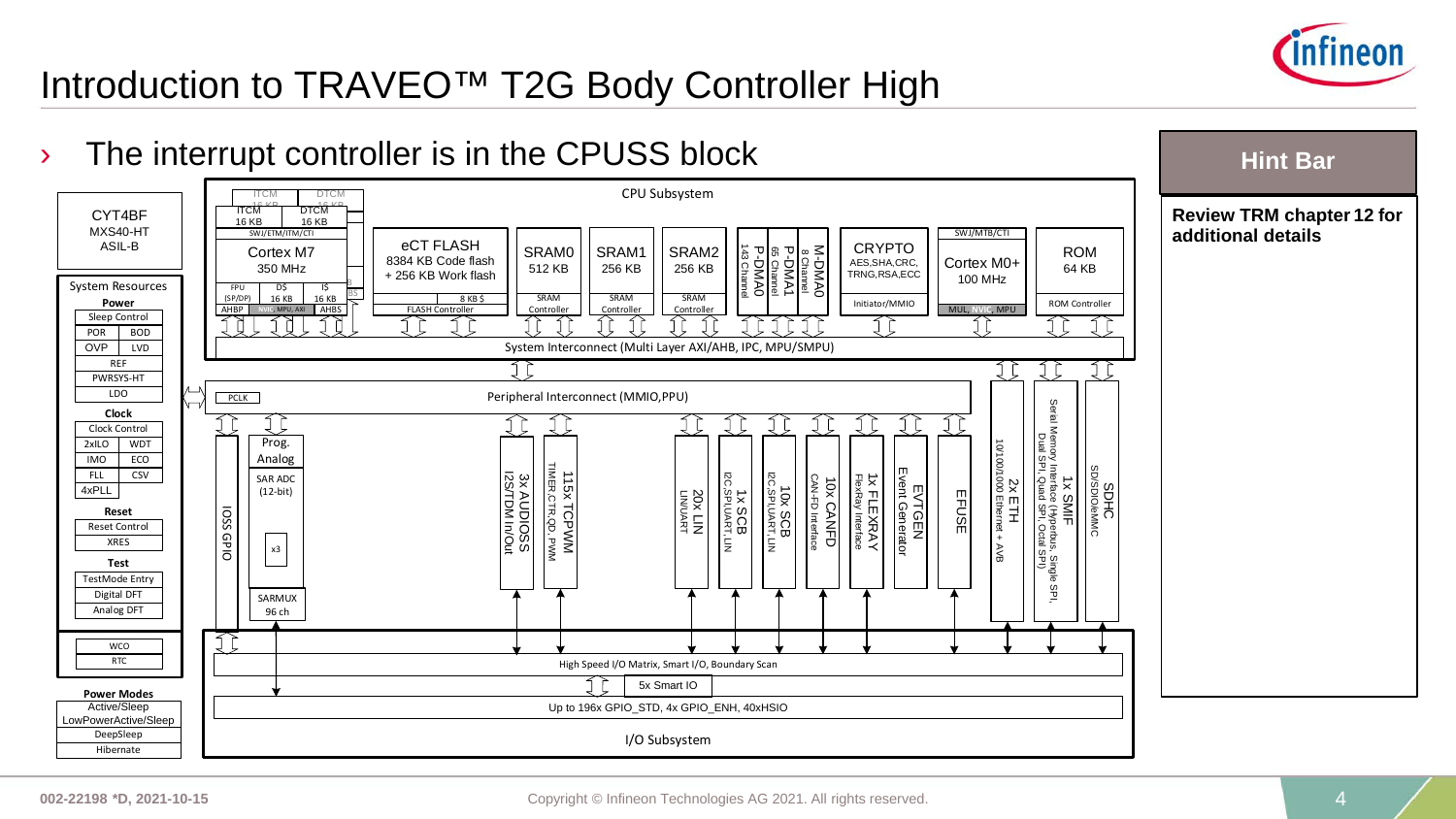

### Introduction to TRAVEO™ T2G Cluster

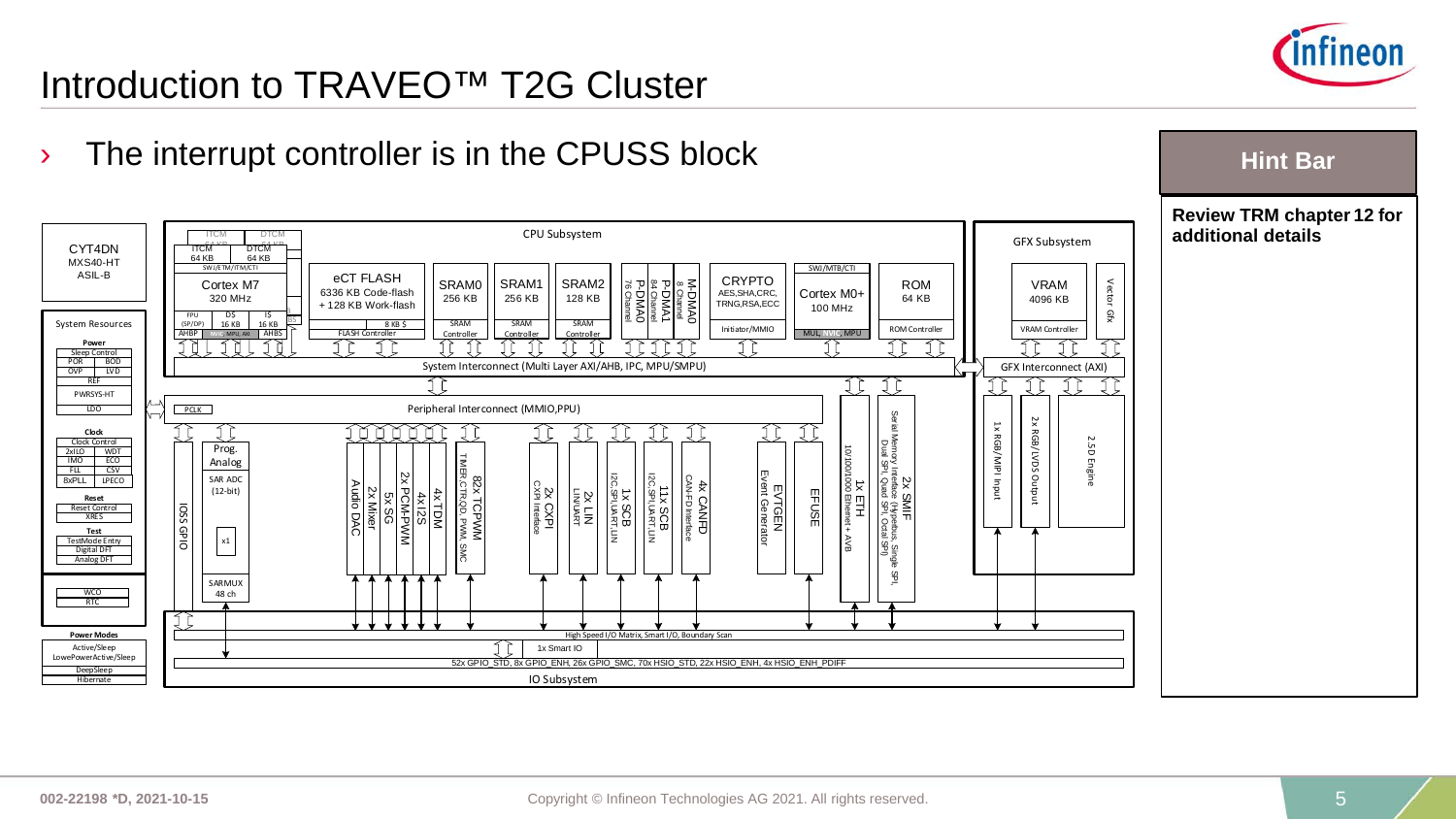#### **002-22198 \*D, 2021-10-15** Copyright © Infineon Technologies AG 2021. All rights reserved. 6 **6 6 6 6 6 6**

### Interrupts overview

- Interrupts are events generated by peripherals of each CPU
- Exceptions are events generated by each CPU
- **Features** 
	- $-$  Up to 1023<sup>1</sup> system interrupts
	- Any of the system interrupts can be mapped to each CPU NMI (up to four)
	- Vector table is placed in either flash or SRAM
	- Configurable priority levels (eight levels for Cortex®-M4/M7 and four levels for Cortex®-M0+) for each interrupt
	- All the available system interrupt sources are usable in Active power mode and wake up from Sleep power mode
	- Wakeup interrupts are capable of waking the device from DeepSleep power mode



**Review TRM section 12.1 for additional details specific to Interrupts**

**Refer to each device datasheet for the list of system interrupts**

**Refer to the CPUSS Training Section for additional Vector Table Relocation details**

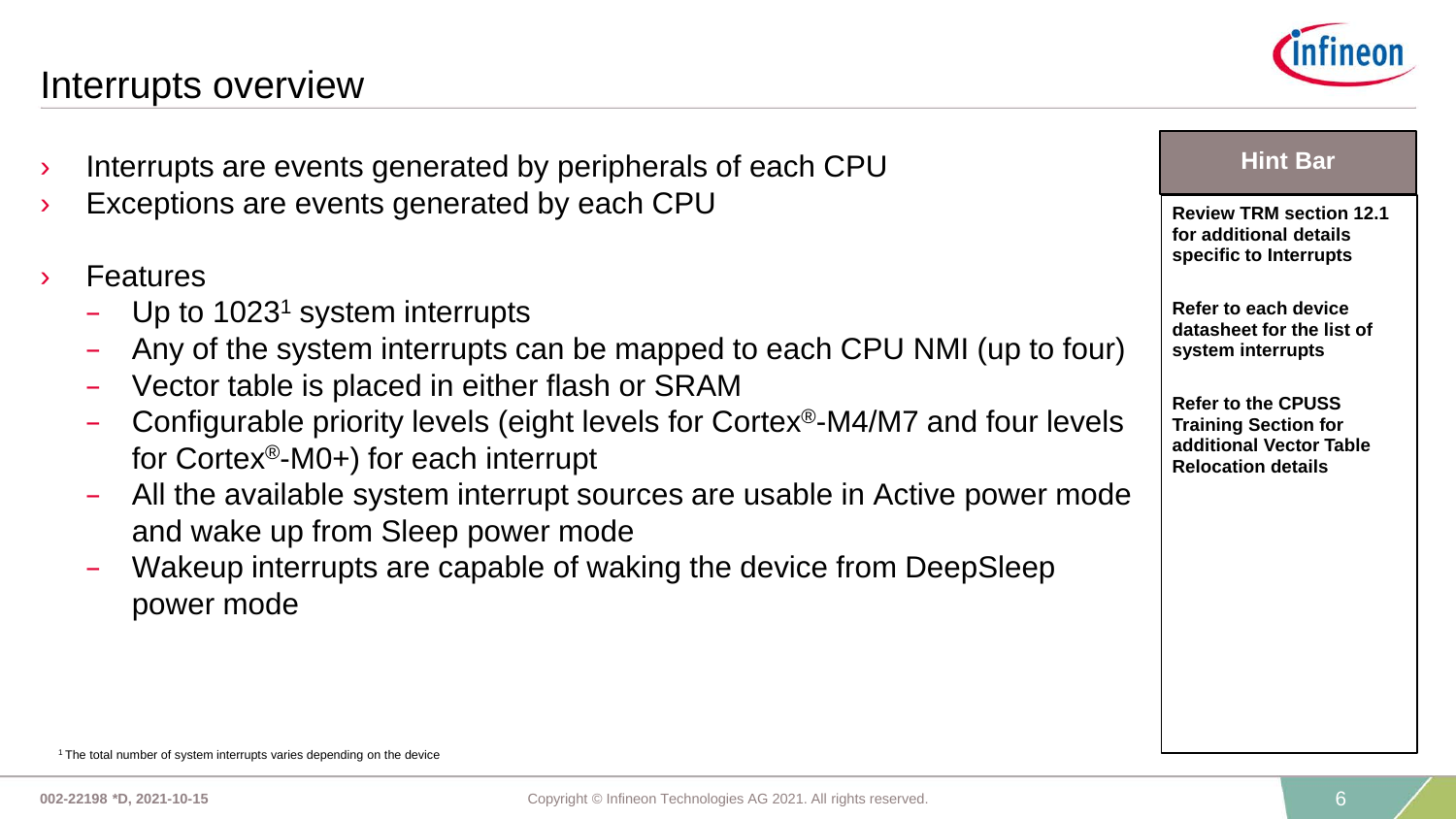

### Components in interrupt architecture

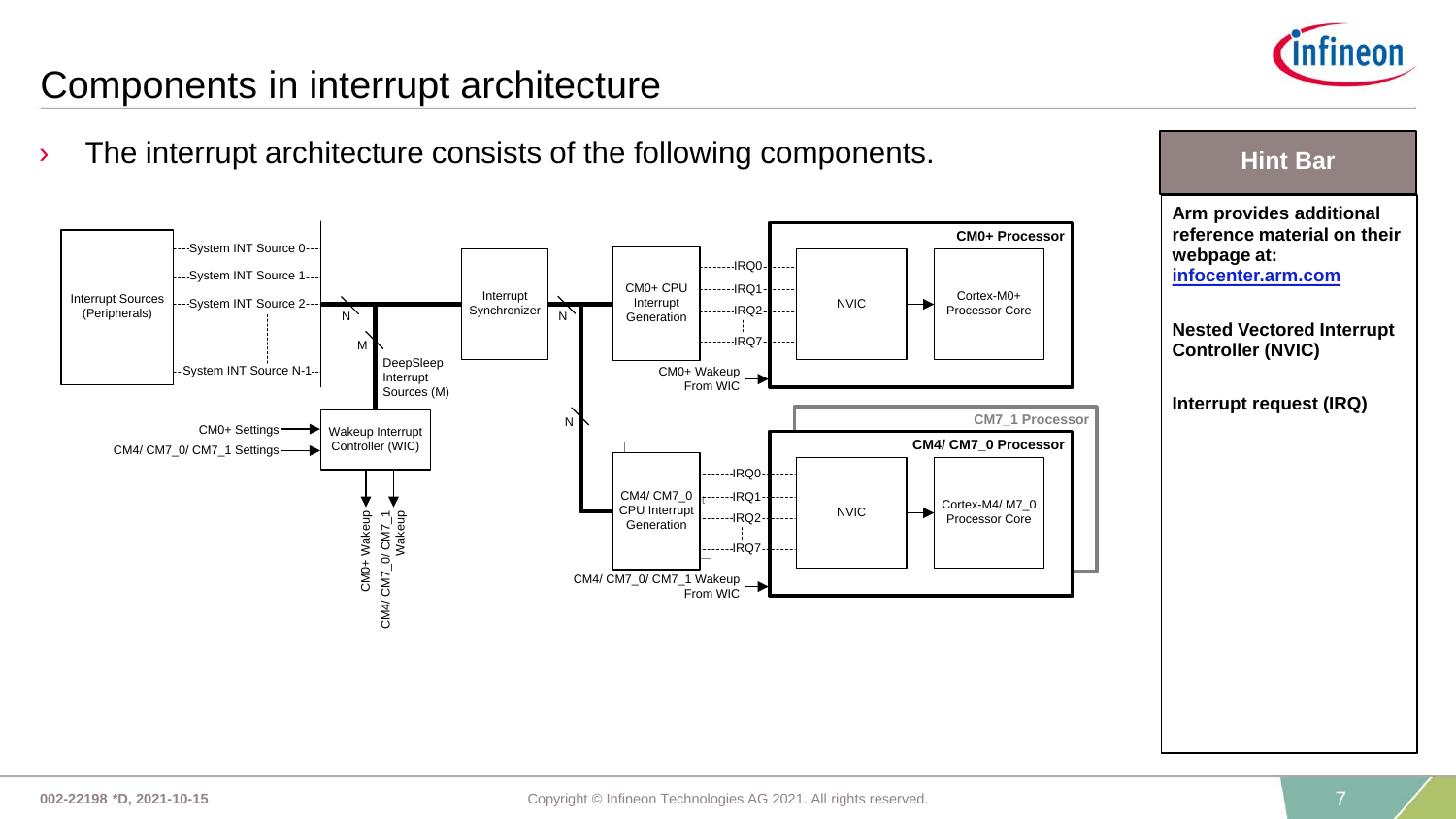

### Interrupt architecture block diagram

- › Interrupt architecture components
	- Interrupt sources
	- System interrupts
	- Wakeup interrupts



#### **Hint Bar**

**Number of system interrupts (N)**

**Number of wakeup interrupts (M)**

**Refer to the [Appendix](#page-22-0) for the number of system interrupts, listed by device**

**Refer to each device datasheet for the list of system interrupts**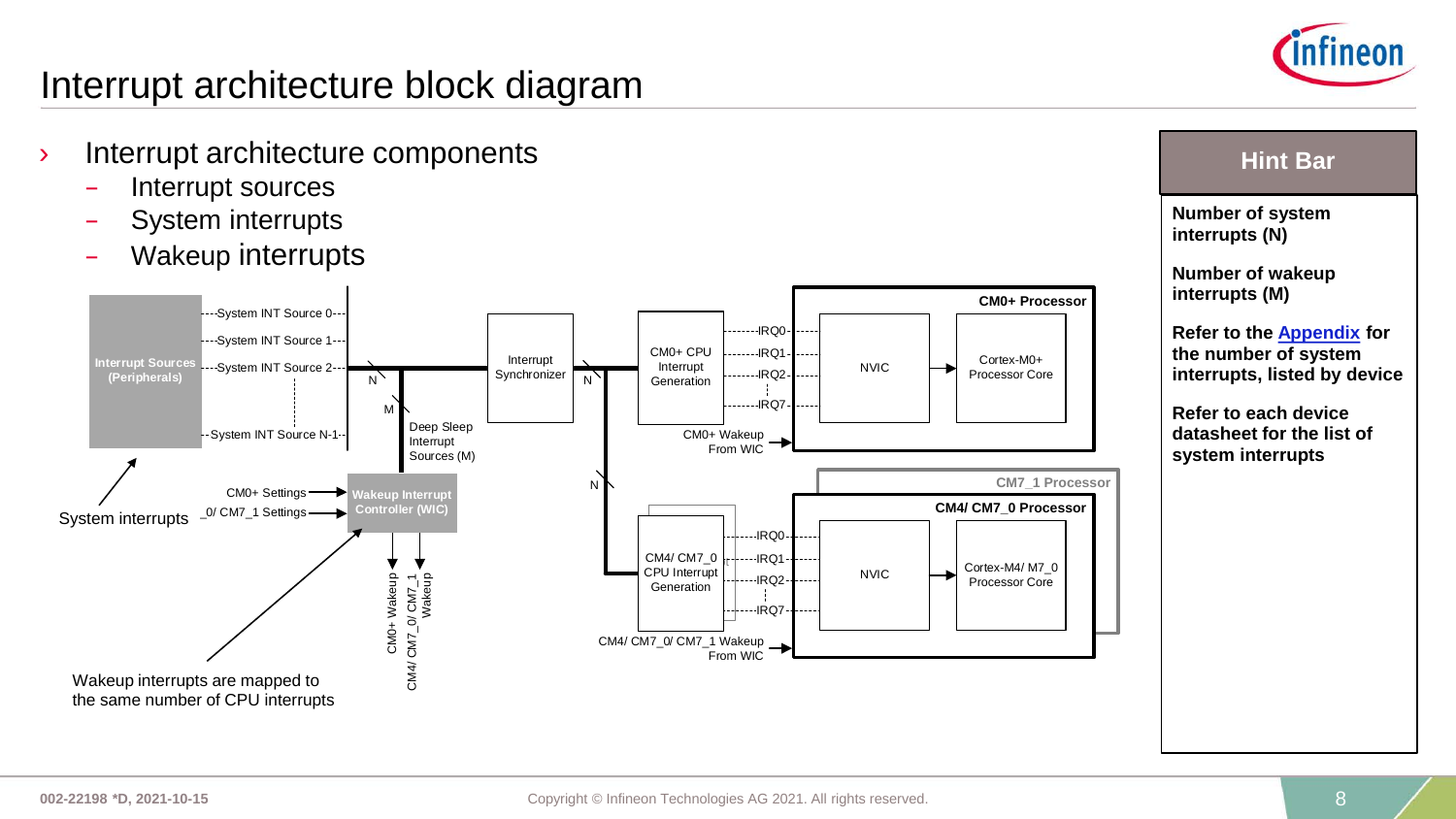#### Interrupt sources

- System interrupts
	- Originate from peripheral interrupts
	- Include wakeup interrupts
- › Wakeup interrupts
	- Wakes CPU up from DeepSleep mode
- › Use case
	- The GPIO can be used as a CAN wakeup interrupt





#### **Hint Bar**

**Review TRM section 12.5 for additional details about system interrupts**

**Refer to each device datasheet for the list of system interrupts**

**Review TRM section 12.10 for additional details about wakeup interrupts**

**Wakeup from DeepSleep mode involves the WIC** 

**Review TRM section 12.10 for additional details specific to WIC**

**Review the Device Power Modes training section for additional Wakeup Interrupts details**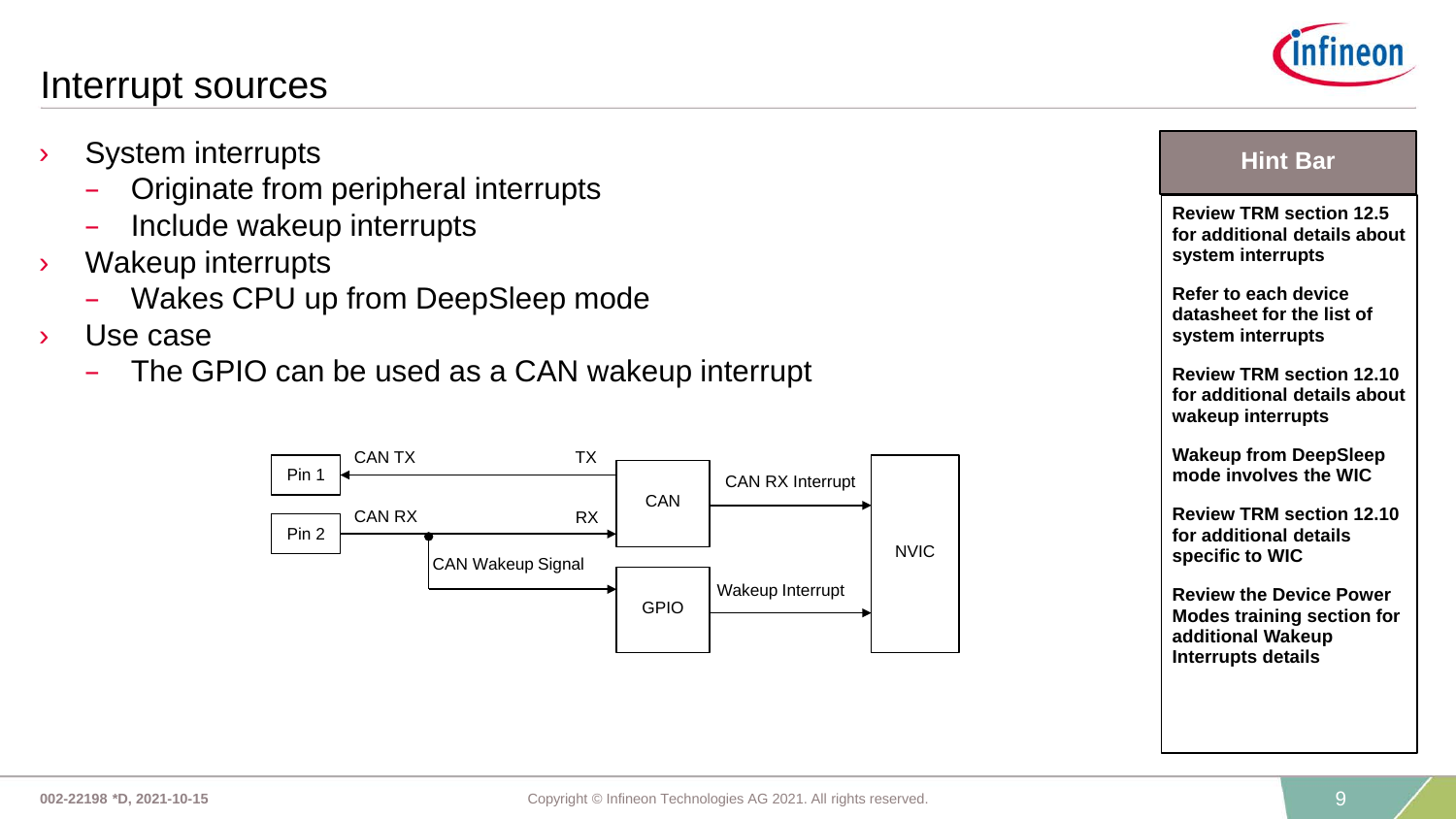# nfineon

## Interrupt synchronizer

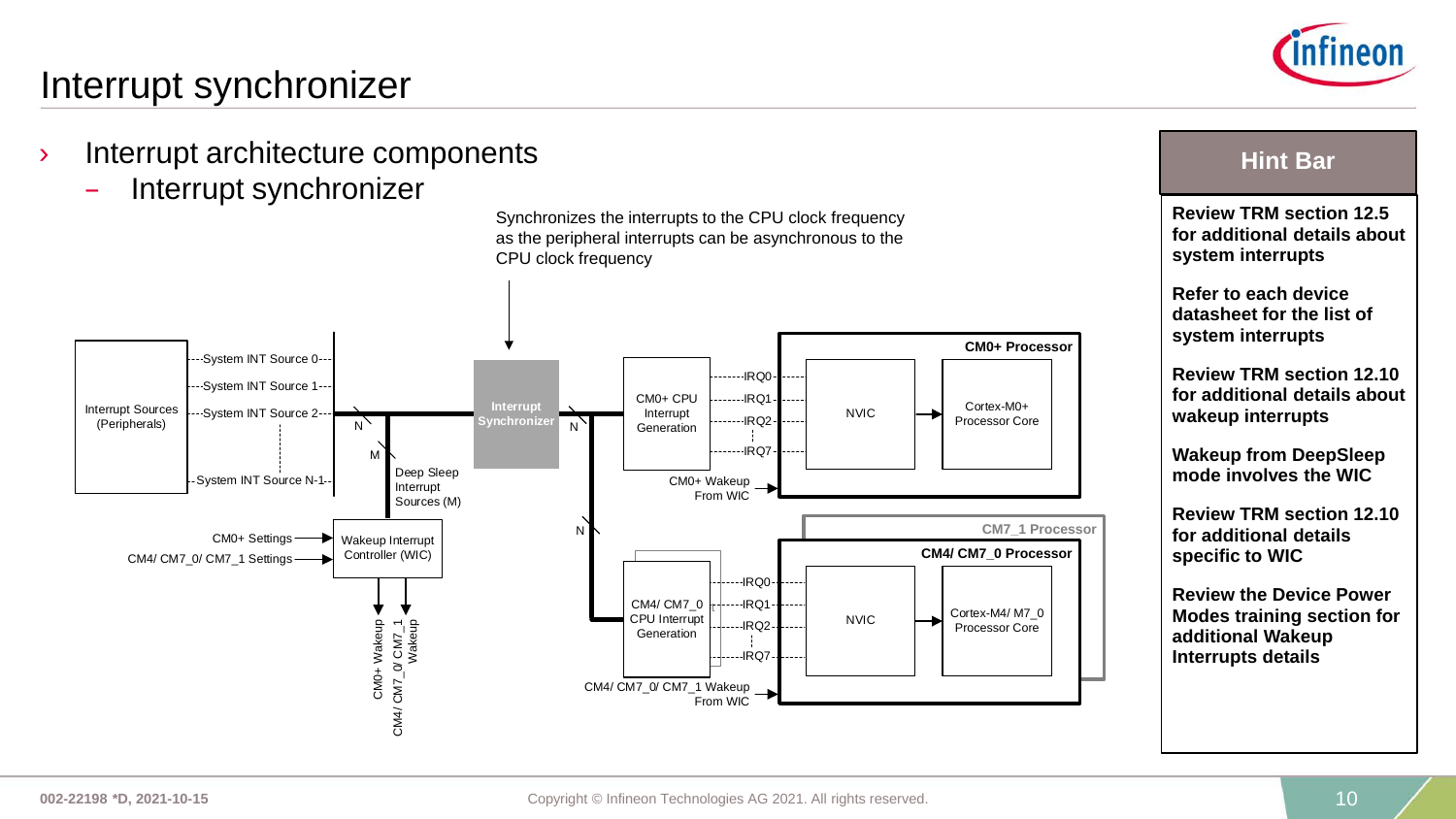## CPU interrupt

- Interrupt architecture components
	- CPU interrupt
		- Each system interrupt can be mapped to exactly one CPU interrupt of each core
		- Achieved using the register setting
			- CM0/CM4/CM7\_0/CM7\_1\_SYSTEM\_INT\_CTL.CPU\_INT\_IDX[2:0]
			- CM0/CM4/CM7\_0/CM7\_1\_SYSTEM\_INT\_CTL.CPU\_INT\_VALID



#### **Hint Bar**

**Refer to each device datasheet for the list of system interrupts**

**CM7\_0 and CM7\_1 represent the first and the second CM7 core in the CYT4 device, respectively**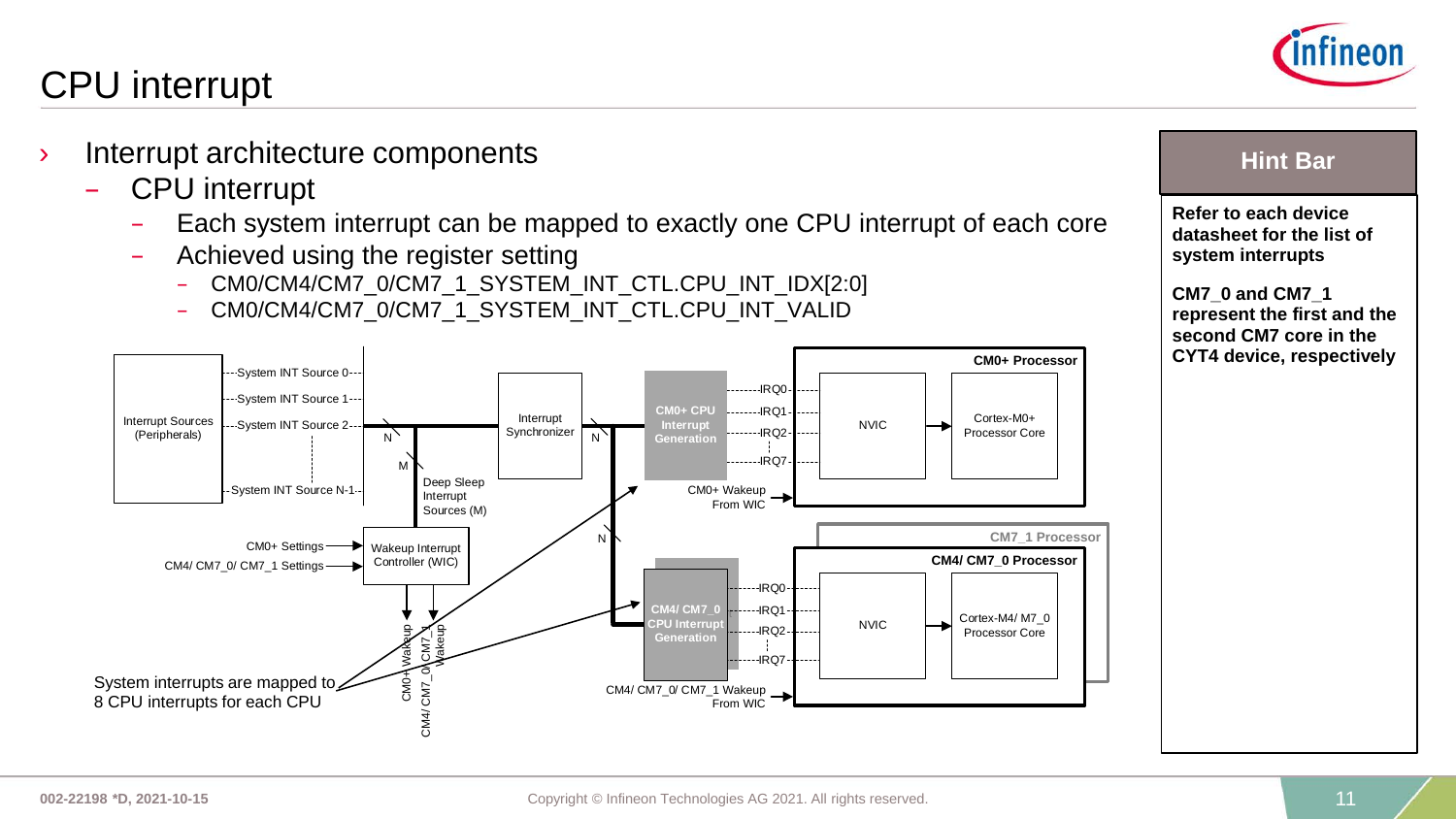

## Interrupt handler processing (1/3)

- Sequence of a normal interrupt request handling  $-\!\!\!1$  Interrupt request asserts IRQn  $-$ (2) When the IRQn request can be accepted, the NVIC sets the pending status
	- $-$ (3) Jumps to the interrupt handler
	- $-\left( 4\right)$  Entering the interrupt handler clears the pending status
	- $-\left(5\right)$  Clears the interrupt flag of the peripheral register
	- $-\epsilon$  Reads the interrupt flag of the peripheral register to drain the Write Buffer

 $-\sqrt{2}$  Return

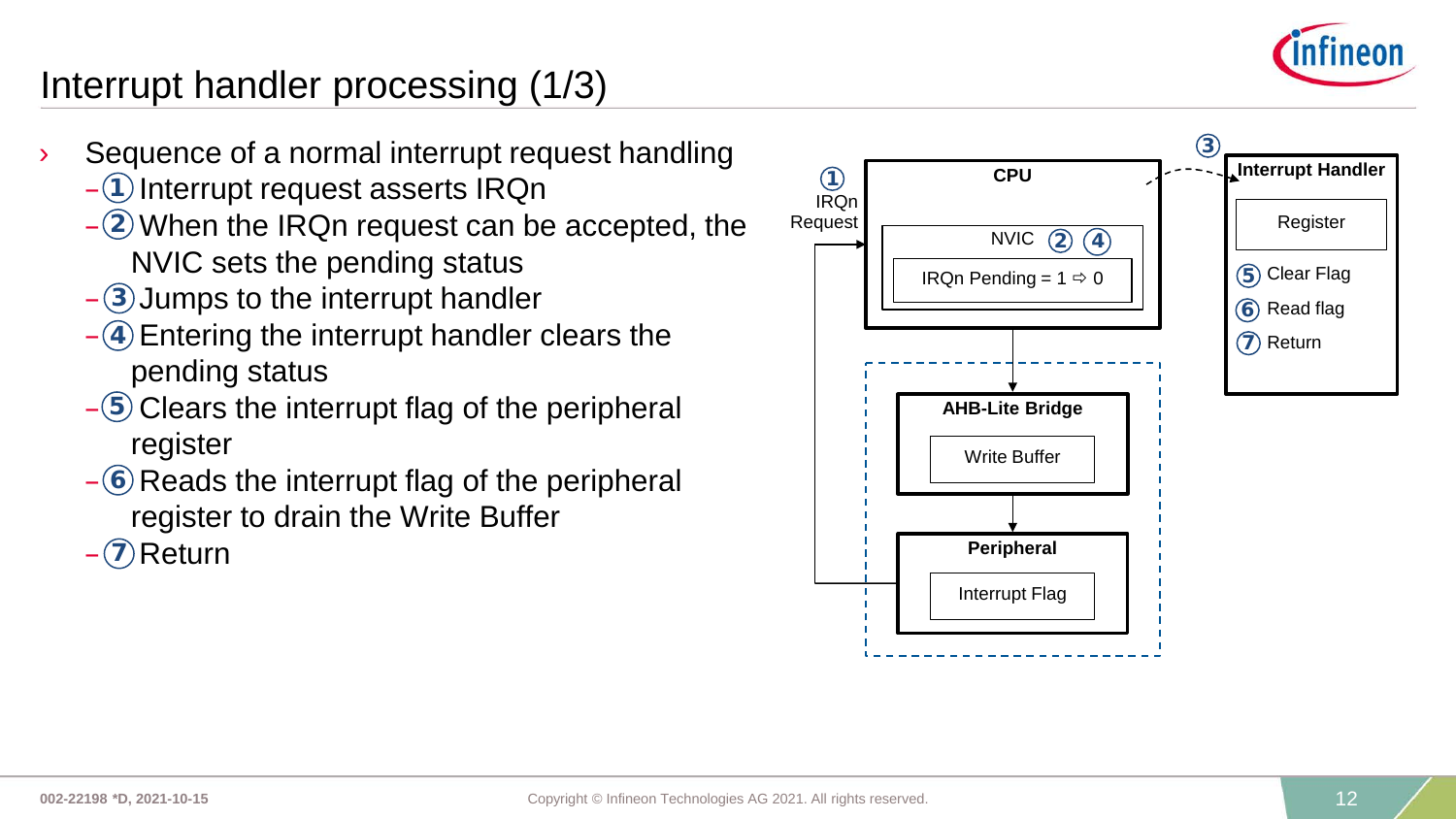

## Interrupt handler processing (2/3)

- › The CPU interrupt handler uses the SYSTEM\_INT\_IDX field to index a system interrupt lookup table and jump to the system interrupt handler
- $\angle$  Read after write (RAW) is important in the interrupt handler processing to ensure completion of the write buffer



**Review TRM section 12.5 for additional details**

**The lookup table is usually located in one of the system memories**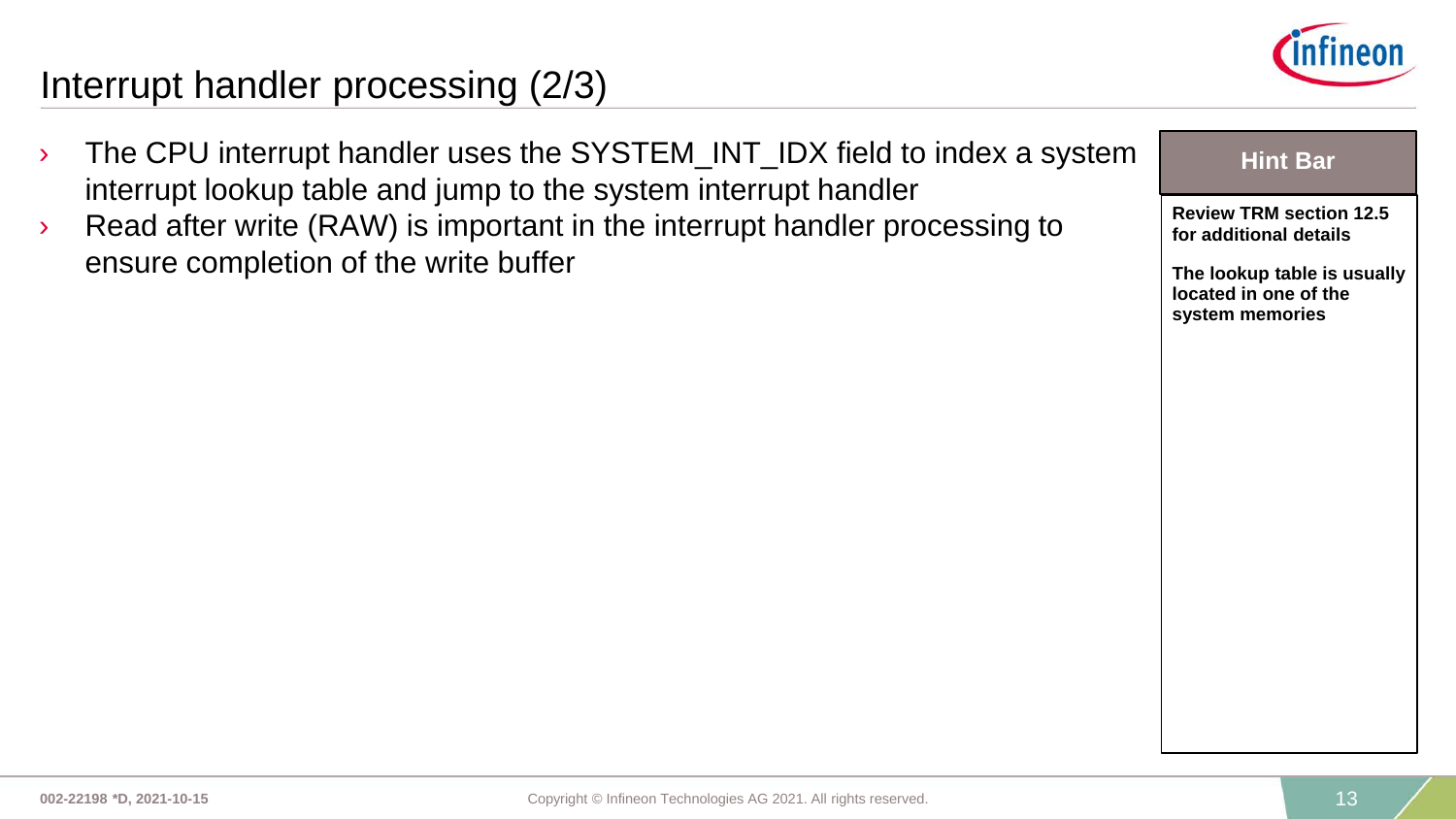

## Interrupt handler processing (3/3)

#### The following code illustrates the sequence:

```
void CM4/CM7_0/CM7_1_CpuIntr0_Handler (void)
{
 uint32_t system_int_idx;
 SystemIntr_Handler handler;
 if(CPUSS_CM4/CM7_0/CM7_1_INT_STATUS[0].SYSTEM_INT_VALID)
  {
   system_int_idx = CPUSS_CM4/CM7_0/CM7_1_INT_STATUS[0].SYSTEM_INT_IDX;
   handler = SystemIntr_Table[system_int_idx];
   handler(); // jump to system interrupt handler
  }
 else
  {
   // Triggered by software or due to software cleared a peripheral interrupt flag
   // but did not clear the Pending flag at NVIC
  }
}
…
void CM4/CM7_0/CM7_1_CpuIntr7_Handler (void)
{
 uint32_t system_int_idx;
 SystemIntr_Handler handler;
 if(CPUSS_CM4/CM7_0/CM7_1_INT_STATUS[7].SYSTEM_INT_VALID)
  {
   system_int_idx = CPUSS_CM4/CM7_0/CM7_1_INT_STATUS[7].SYSTEM_INT_IDX;
   handler = SystemIntr_Table[system_int_idx];
   handler(); // jump to system interrupt handler 
  }
 else
  {
 // Triggered by software or due to software cleared a peripheral interrupt flag
 // but did not clear the Pending flag at NVIC
  }
}
```
void CM4/CM7\_0/CM7\_1\_SystemIntr0\_Handler (void)

{ // Clear the peripheral interrupt request flag by register write // Read back the register to ensure completion of register write access // Handle system interrupt 0.

void CM4/CM7\_0/CM7\_1\_SystemIntr1022\_Handler (void)

```
{
// Clear the peripheral interrupt request flag by register write
// Read back the register to ensure completion of register write access
// Handle system interrupt 1022.
```
} …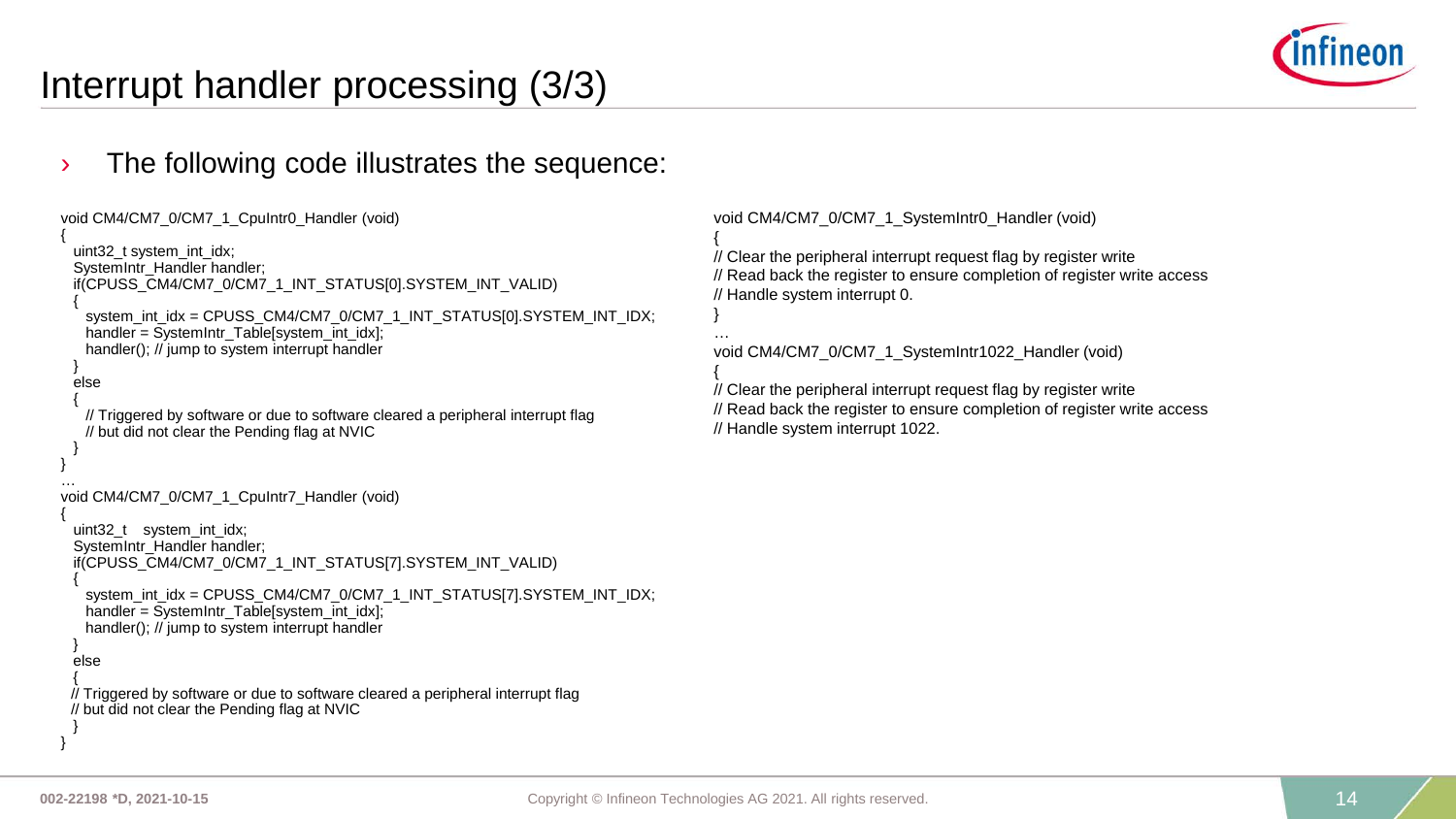NVIC



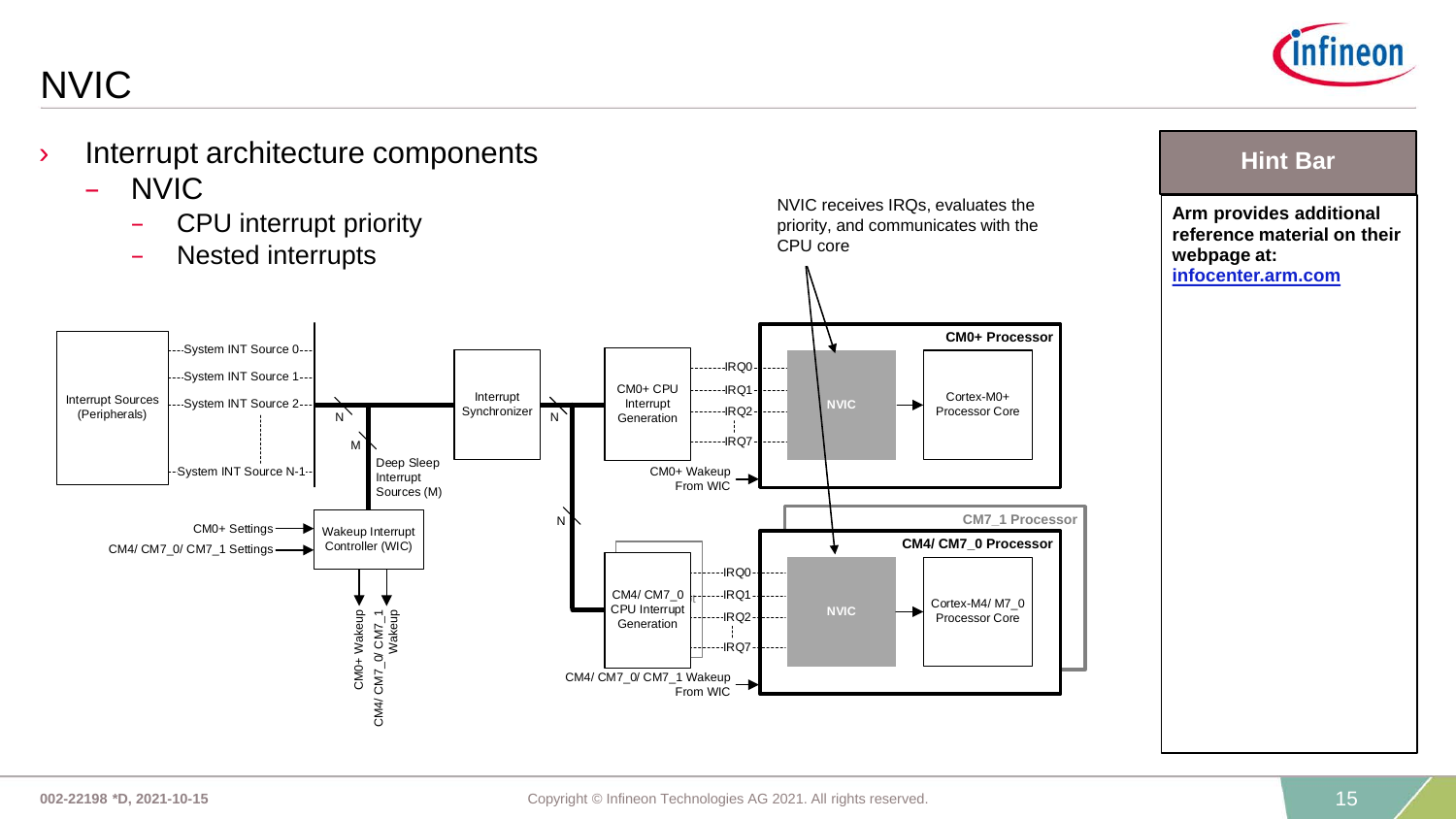

## Exception vector table (1/2)

 $\rightarrow$  The exception vector tables store the entry point addresses for all exception handlers in Cortex®-M0+, Cortex®-M4, and Cortex® M7 cores

#### Cortex-M0+ Exception Vector Table

| <b>Exception #</b> | <b>Exception</b>                                             | <b>Exception Priority</b>                                    | <b>Vector Address</b>                                        |
|--------------------|--------------------------------------------------------------|--------------------------------------------------------------|--------------------------------------------------------------|
|                    | Initial stack pointer value                                  | Not applicable (N/A)                                         | Start_Address = 0x0000 or CM0P_SCS_VTOR <sup>1</sup>         |
|                    | Reset                                                        | $-3$ , highest priority                                      | Start Address + 0x04                                         |
| 2                  | Non-maskable Interrupt (NMI)                                 | $-2$                                                         | Start Address + 0x08                                         |
| $\mathbf{3}$       | <b>Hard fault</b>                                            | $-1$                                                         | Start_Address + 0x0C                                         |
| $4 - 10$           | Reserved                                                     | N/A                                                          | Start_Address + 0x10 to Start_Address + 0x28                 |
| 11                 | Supervisory call (SVCall)                                    | Configurable $(0-3)$                                         | Start_Address + 0x2C                                         |
| $12 - 13$          | Reserved                                                     | N/A                                                          | Start_Address + 0x30 to Start_Address + 0x34                 |
| 14                 | Pend supervisory (PendSV)                                    | Configurable (0-3)                                           | Start Address + 0x38                                         |
| 15                 | System tick timer (SysTick)                                  | Configurable $(0-3)$                                         | Start Address + 0x3C                                         |
| 16                 | External interrupt (IRQ0)                                    | Configurable $(0-3)$                                         | Start_Address + 0x40                                         |
| $\sim 0.00$        | $\sim$ $\sim$ $\sim$                                         | $\cdots$                                                     | $\begin{array}{ccc} \bullet & \bullet & \bullet \end{array}$ |
| 23                 | External interrupt (IRQ7)                                    | Configurable (0-3)                                           | Start Address + 0x5C                                         |
| 24                 | Internal (SW only) interrupt (IRQ8)                          | Configurable (0-3)                                           | Start Address + 0x60                                         |
| $\sim$ $\sim$      | $\begin{array}{ccc} \bullet & \bullet & \bullet \end{array}$ | $\begin{array}{ccc} \bullet & \bullet & \bullet \end{array}$ | $\begin{array}{ccc} \bullet & \bullet & \bullet \end{array}$ |
| 31                 | Internal (SW only) interrupt (IRQ15)                         | Configurable (0-3)                                           | Start Address + 0x7C                                         |

#### **Hint Bar**

**Review TRM section 12.3.3 for additional details**

**IRQ0-IRQ7 are connected to the System Interrupt generation logic**

**IRQ8-IRQ15 can be triggered by software only and are not connected to any peripheral**

1 Start Address = 0x0000 on reset and is later modified in the user code by updating the CM0P\_SCS\_VTOR register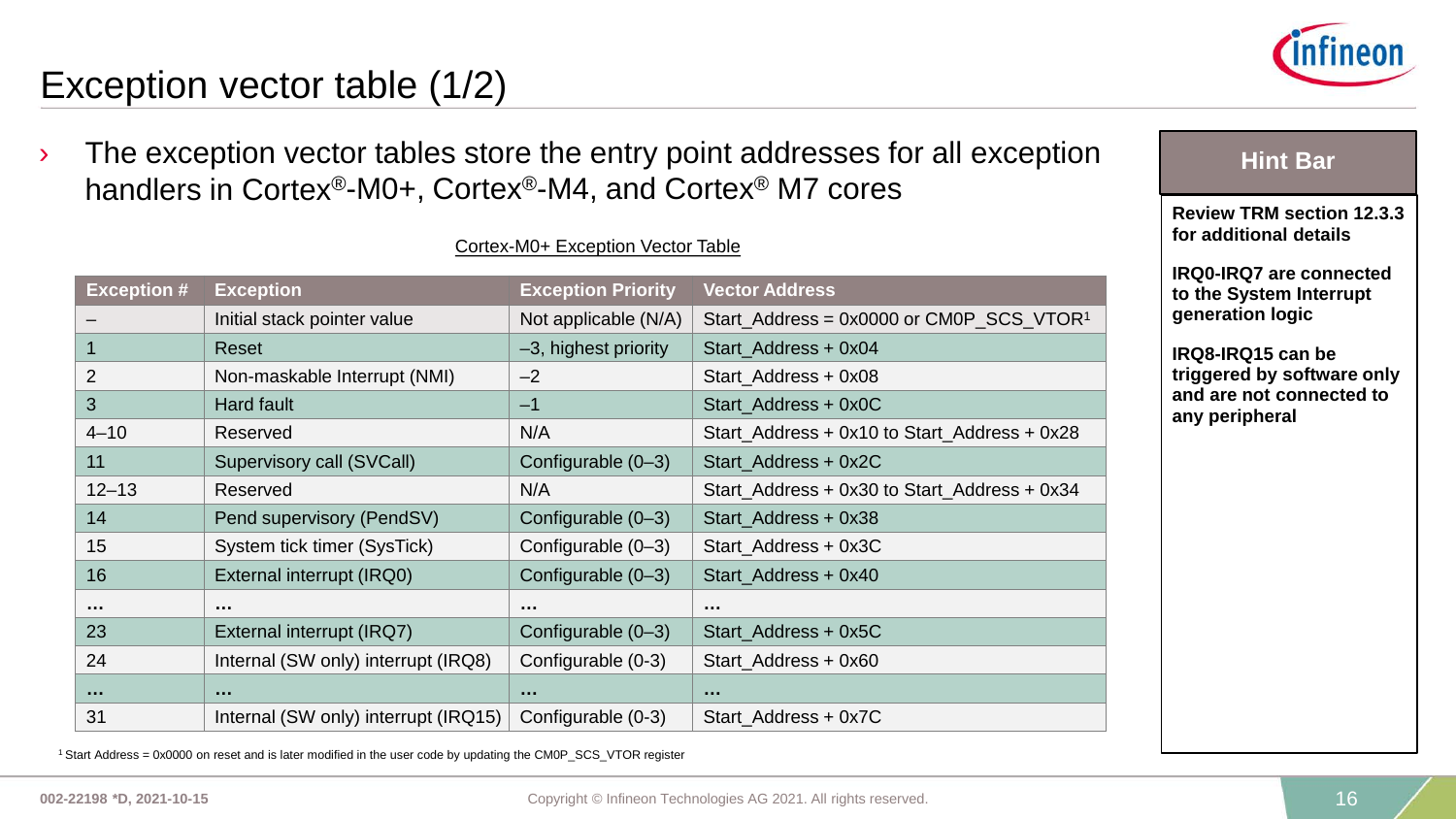

### Exception vector table (2/2)

|                    |                                      | Cortex-M4/M7 Exception vector table |                                                          | <b>Hint Bar</b>                                    |
|--------------------|--------------------------------------|-------------------------------------|----------------------------------------------------------|----------------------------------------------------|
| <b>Exception #</b> | <b>Exception</b>                     | <b>Exception Priority</b>           | <b>Vector Address</b>                                    |                                                    |
|                    | Initial stack pointer value          |                                     | Start_Address = $0x0000$ or<br>CM4/CM7_0/CM7_1_SCS_VTOR1 | <b>Review TRM section</b><br>for additional detail |
|                    | <b>Reset</b>                         | -3, highest priority                | Start_Address + 0x0004                                   | <b>IRQ0-IRQ7</b> are conn                          |
| $\overline{2}$     | Non-maskable Interrupt (NMI)         | $-2$                                | Start_Address + 0x0008                                   | to the System Interr<br>generation logic           |
| $\mathbf{3}$       | Hard fault                           |                                     | Start_Address + 0x000C                                   |                                                    |
| $\overline{4}$     | Memory management fault              | Configurable (0-7)                  | Start_Address + 0x0010                                   | IRQ8-IRQ15 can be<br>triggered by softwa           |
| 5                  | <b>Bus fault</b>                     | Configurable (0-7)                  | Start_Address + 0x0014                                   | and are not connect                                |
| 6                  | Usage fault                          | Configurable (0-7)                  | Start_Address + 0x0018                                   | any peripheral                                     |
| $7 - 10$           | Reserved                             |                                     |                                                          |                                                    |
| 11                 | Supervisory call (SVCall)            | Configurable (0-7)                  | Start_Address + 0x002C                                   |                                                    |
| $12 - 13$          | Reserved                             |                                     |                                                          |                                                    |
| 14                 | Pend supervisory (PendSV)            | Configurable (0-7)                  | Start_Address + 0x0038                                   |                                                    |
| 15                 | System tick timer (SysTick)          | Configurable (0-7)                  | Start_Address + 0x003C                                   |                                                    |
| 16                 | External interrupt (IRQ0)            | Configurable (0-7)                  | Start_Address + 0x0040                                   |                                                    |
| $\sim 0.001$       | $\sim 100$                           |                                     | .                                                        |                                                    |
| 23                 | External interrupt (IRQ7)            | Configurable (0-7)                  | Start_Address + 0x005C                                   |                                                    |
| 24                 | Internal (SW only) interrupt (IRQ8)  | Configurable (0-7)                  | Start _Address + 0x60                                    |                                                    |
| $\sim 100$         | $\sim$ $\sim$ $\sim$                 |                                     |                                                          |                                                    |
| 31                 | Internal (SW only) interrupt (IRQ15) | Configurable (0-7)                  | Start Address + 0x7C                                     |                                                    |

**Review TRM section 12.3.3 for additional details**

**IRQ0-IRQ7 are connected to the System Interrupt generation logic**

**IRQ8-IRQ15 can be triggered by software only and are not connected to any peripheral**

<sup>1</sup> Start Address = 0x0000 on reset and is later modified by the user code by updating the CM4/CM7\_0/CM7\_1\_SCS\_VTOR register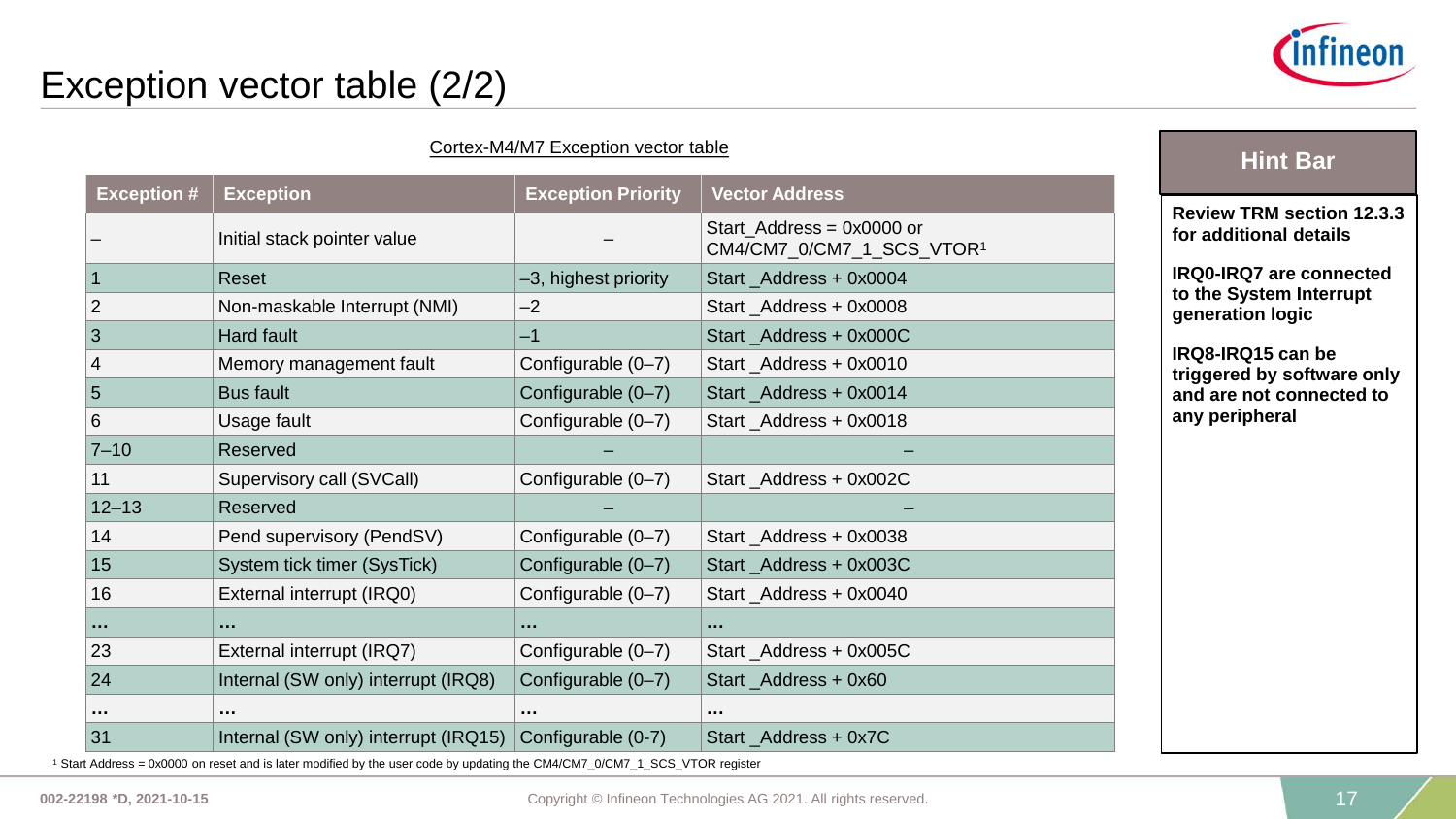## CPU interrupt priority

- The priority of each interrupt can be configured to eight levels for both Cortex®-M4 and M7 and four levels for Cortex®-M0+
- › Use case for CPU interrupt priority
	- Example of priority levels and interrupts for body application





#### **Hint Bar**

**Review TRM section 12.5 for additional details**

**Refer to each device datasheet for the list of system interrupts**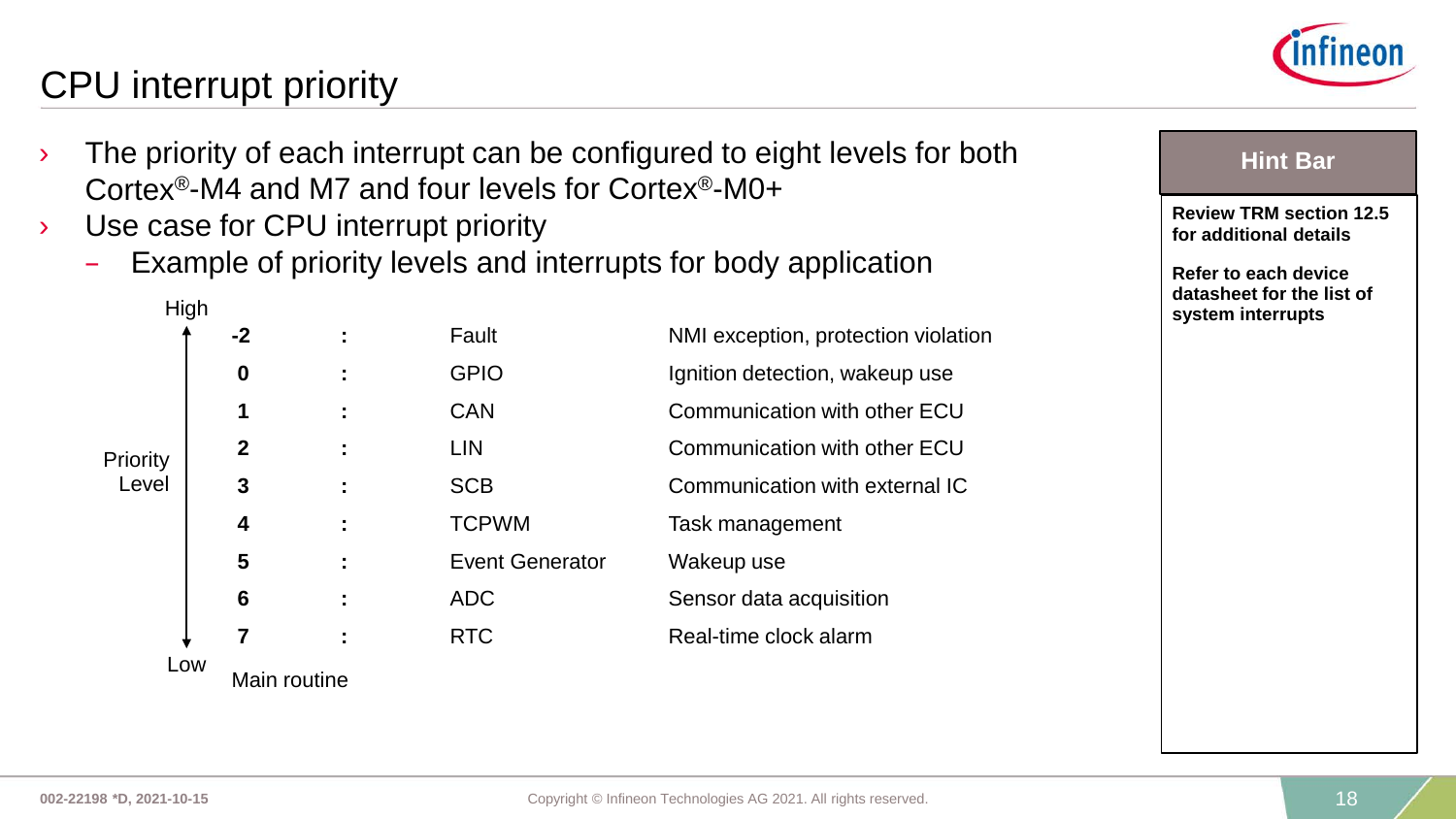

### Nested interrupts

- Depending on the interrupt priority level, nested interrupts are possible
- › Use case for nested interrupts



#### **Review TRM section 12.5 for additional details CAN is serviced before LIN based on the index order of system interrupts**

**Hint Bar** 

**Refer to each device datasheet for the list of system interrupts**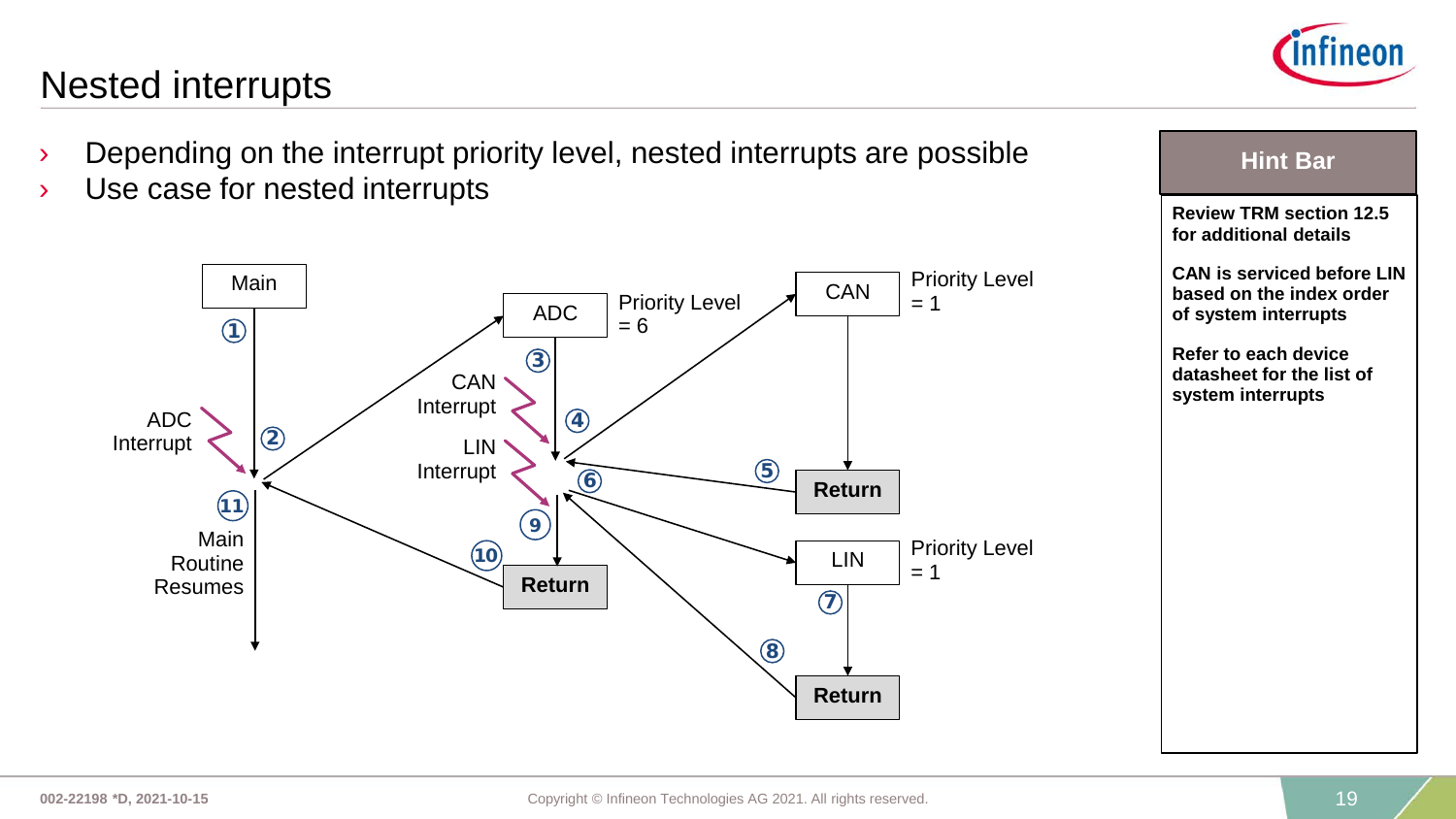

## Enabling and disabling interrupts

| The NVICs of CM0+, CM4, and CM7 cores provide registers to individually<br>enable and disable the CPU interrupts in software                                                                                                                                                                                                                                                                    | <b>Hint Bar</b>                                          |
|-------------------------------------------------------------------------------------------------------------------------------------------------------------------------------------------------------------------------------------------------------------------------------------------------------------------------------------------------------------------------------------------------|----------------------------------------------------------|
| CM0+, CM4, and CM7 interrupts are enabled and disabled using the ISER and<br>$\sum_{i=1}^{n}$                                                                                                                                                                                                                                                                                                   | <b>Review TRM section 12.7</b><br>for additional details |
| <b>ICER</b><br>If an interrupt is not enabled, the NVIC will not process the interrupt requests<br>$\sum_{i=1}^{n}$                                                                                                                                                                                                                                                                             | <b>Interrupt Set-Enable</b><br><b>Register (ISER)</b>    |
| on that interrupt line                                                                                                                                                                                                                                                                                                                                                                          | <b>Interrupt Clear-Enable</b>                            |
| CM0+, CM4, and CM7 provide additional registers to control the activation of<br>$\lambda$<br>exceptions/interrupts based on their priority<br>- PRIMASK: Prevent activation of exceptions having configurable priority<br>- FAULTMASK: Prevent activation of all exceptions other than NMI<br>- BASEPRI: Prevent activation of exceptions having the same or lower<br>priority than the BASEPRI | <b>Register (ICER)</b>                                   |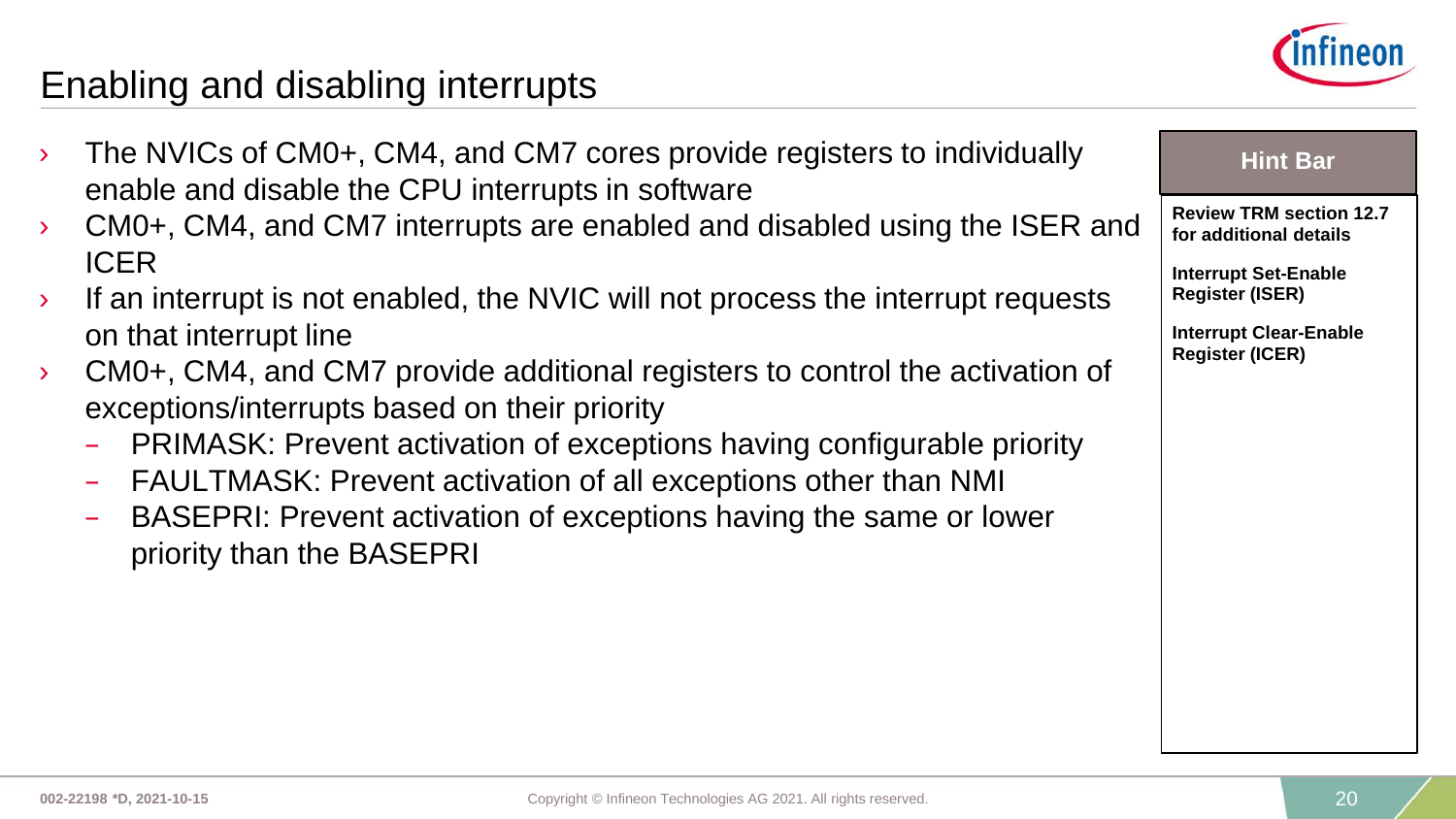

**Hint Bar** 

### Exception states

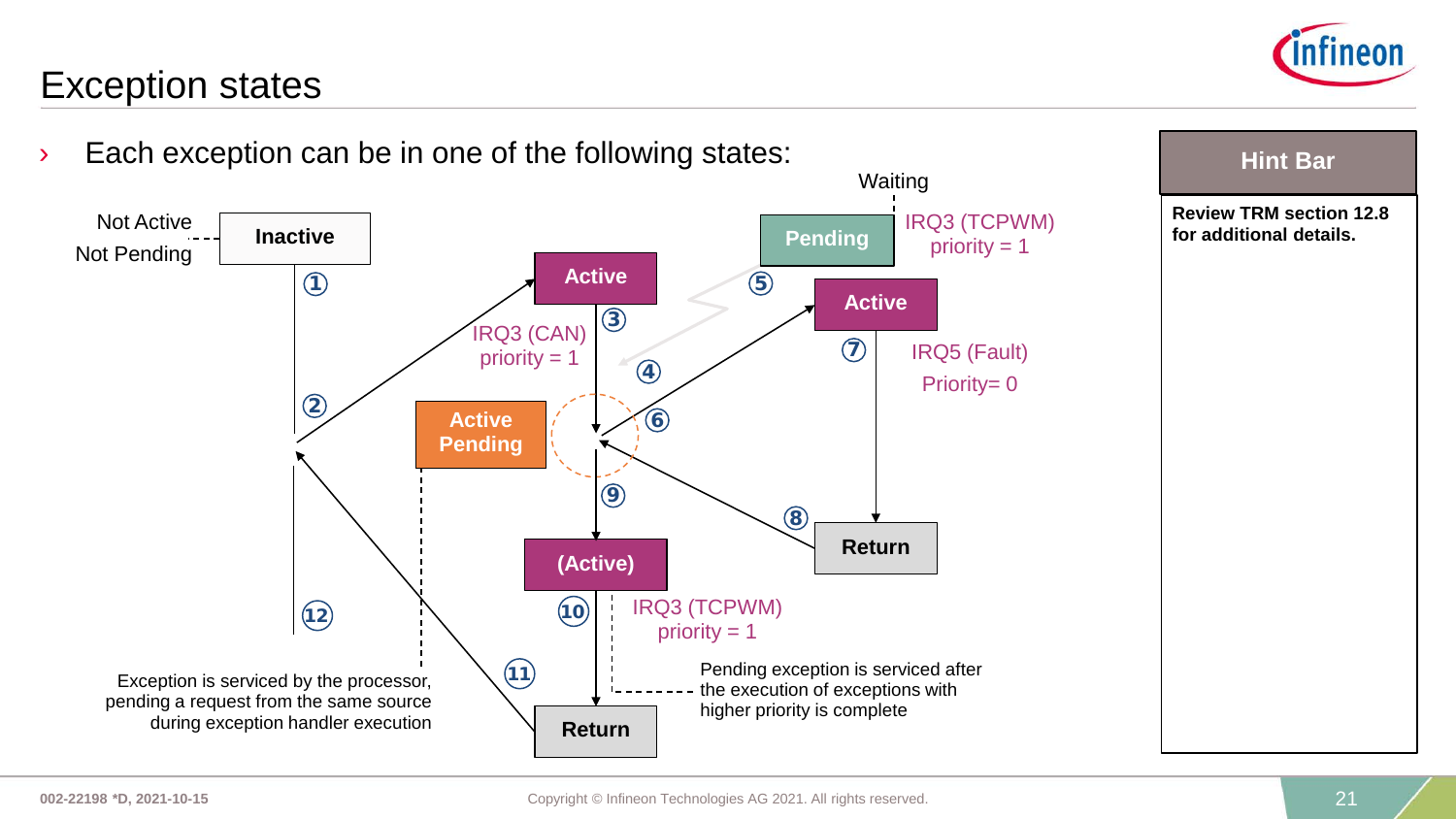

# Appendix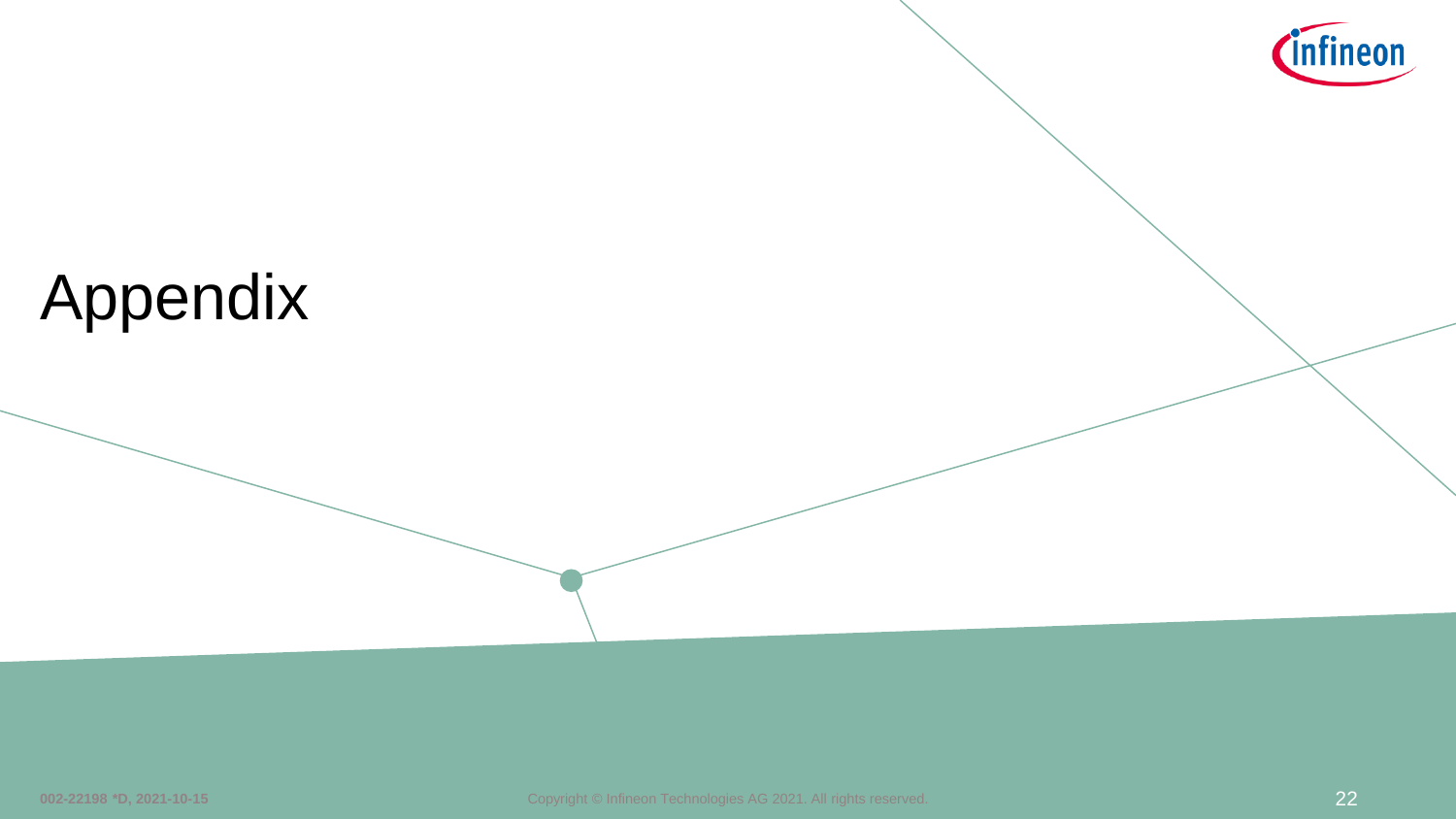

## <span id="page-22-0"></span>Number of interrupts

› Maximum number of system interrupts and wakeup interrupts varies by device.

| <b>Series</b> | <b>Maximum number of</b><br>system interrupts | <b>Maximum number of</b><br>wakeup interrupts |
|---------------|-----------------------------------------------|-----------------------------------------------|
| CYT2B6        | 228                                           | 38                                            |
| CYT2B7        | 353                                           | 45                                            |
| CYT2B9        | 383                                           | 45                                            |
| CYT2BL        | 383                                           | 45                                            |
| CYT3BB/CYT4BB | 443                                           | 51                                            |
| CYT4BF        | 567                                           | 51                                            |
| CYT2CL        | 786                                           | 44                                            |
| CYT3DL        | 795                                           | 34                                            |
| CYT4DN        | 795                                           | 38                                            |

#### **Hint Bar**

**Refer to each device datasheet for the list of system interrupts**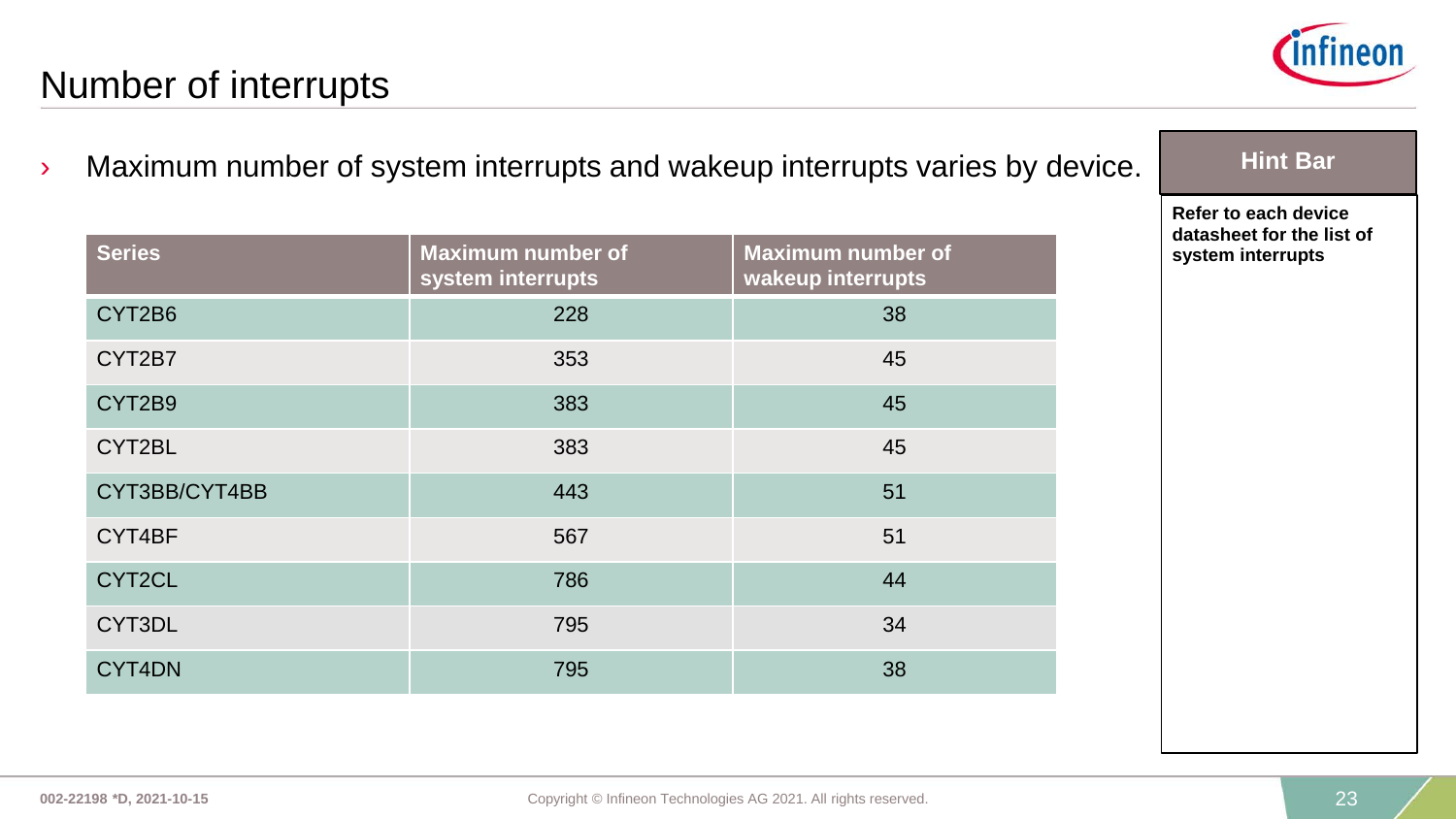

# Part of your life. Part of tomorrow.

**002-22198 \*D, 2021-10-15** Copyright © Infineon Technologies AG 2021. All rights reserved.